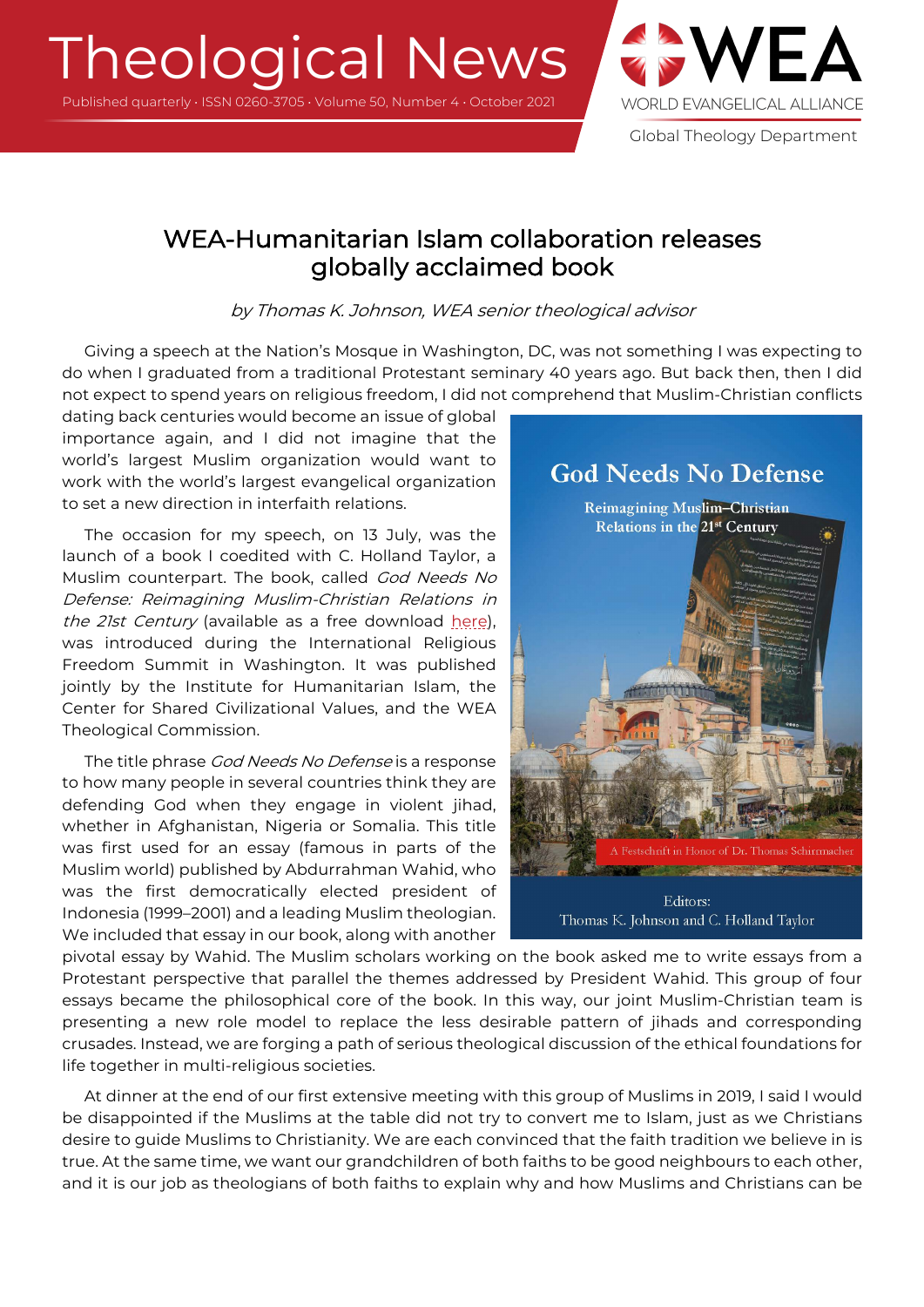good neighbours and friends. Jointly we are responding to both religious extremism and secular extremism.

The book was presented as a *festschrift* to WEA Secretary General Thomas Schirrmacher by Yahya Cholil Staquf, formerly President Wahid's press secretary and now one of the leaders of the Indonesiabased Nahdlatul Ulama, the world's largest Muslim organization. The launch event was hosted by Imam Talib Shareef, head of the Nation's Mosque, the first American mosque built by descendants of American slaves. This group of American Sunni mosques is embracing the type of Muslim theology represented by Nahdlatul Ulama.

The media coverage of this event has been fascinating and encouraging. Christianity Today used the title, 'Christian and Muslim Leaders Agree on Legitimacy of Evangelism'. Religion Unplugged reported, 'The World's Largest Muslim Organization Just Honored Evangelicals'. James Dorsey, an expert on religious and ethnic conflict at the Middle East Institute, commented that the 'recent unprecedented alliance between Muslims and Evangelicals takes on added significance in a world in which human rights are on the defensive'. And the prominent German newspaper Frankfurter Allgemeine contrasted the models of relating to Muslims used by the Vatican and by the WEA. Following is a translation of a portion of that article:

The encounters [of the Vatican with Muslim leaders] were important simply because of their symbolism. However, they have not produced a sustainable Christian-Islamic dialogue. In 2019, Pope Francis issued a declaration on the fraternity of all people with the Egyptian Grand Imam Ahmad al-Tayyeb, and in 2021 he visited the Shiite Grand Ayatollah Ali al-Sistani in Iraq. As early as 2007, the then Saudi King Abdullah was a guest of Pope Benedict XVI in the Vatican State. However, this has not led to theological cooperation.

Greater hopes are attached to the dialogue currently led by two large independent organizations: the World Evangelical Alliance (WEA), whose national member organizations include several hundred million Christians, and the Indonesian Nahdlatul Ulama (NU), the world's largest independent Islamic organization with more than 90 million members. A year ago, they founded a joint working group that wants to be a voice against religiously motivated violence and religious persecution.

They reaffirmed their cooperation at an event on July 13 at a mosque in Washington and with a book on Christian-Islamic dialogue published by both sides. WEA Special Envoy for Engagement [with Humanitarian Islam] and co-editor Thomas K. Johnson said that despite all the differences between the two religions that continue to exist, it is possible to live peacefully together, beyond the paths of jihad and the Crusades. That doesn't rule out proselytism from either side.

#### JOURNALS AND NEWSLETTERS WITHIN THE GLOBAL THEOLOGY DEPARTMENT

#### Evangelical Review of Theology (quarterly)

https://theology.worldea.org/evangelical-review-of-theology/

Islam and Christianity (English & German) (semiannual) https://www.islaminstitut.de/en/category/publikationen/journal/ Jahrbuch für Verfolgung und Diskriminierung von Christen [Yearbook on Persecution and Discrimination of Christians] http://jahrbuch.iirf.global/

International Journal of Religious Freedom (semiannual) https://ijrf.org/

Jahrbuch für Religionsfreiheit [Yearbook on Religious Freedom] http://jahrbuch.iirf.global/

#### DIGITAL ONLY

Theological News (quarterly) https://theology.worldea.org/theological-news/

Bonn Profiles (twice a week) https://bonn-profiles.net/

WEA RLC Religious Liberty Prayer News (monthly) https://worldea.org/whoweare/newsletter-signup

Business & Ministry News (Business Coalition) (monthly) order from business@worldea.org

Bonner Querschnitte (twice a week) (German) https://bonner-querschnitte.de/

WEA RLC Research and Analysis Report (periodic) https://worldea.org/whoweare/newsletter-signup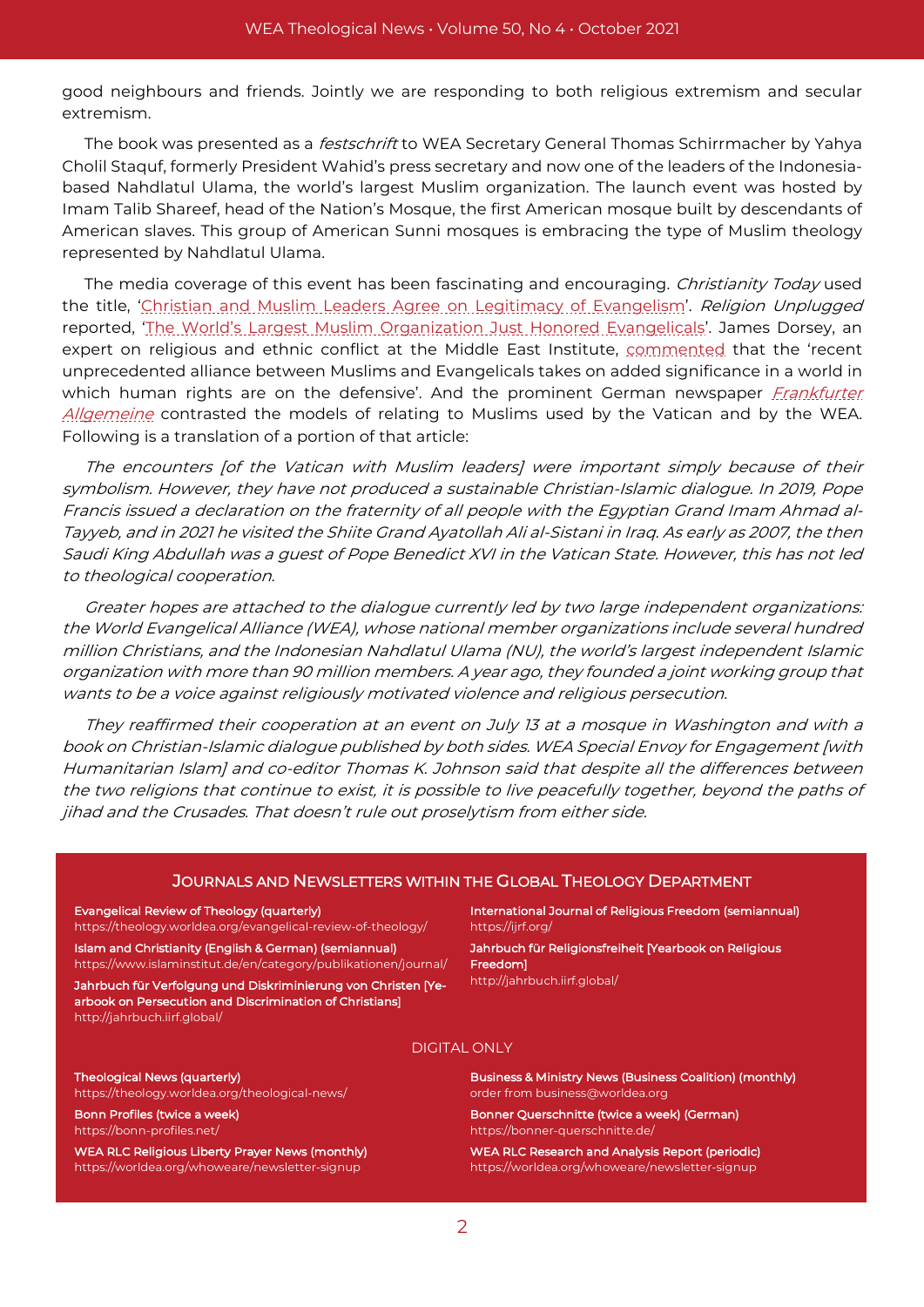# New society inspiring Christian scholars in public universities

## by Keith Campbell, Executive Committee Member, Society of Christian Scholars

Omar Montero teaches architecture and design at Buenos Aires University, Argentina's premier institution of higher learning. When he heard about the Society of Christian Scholars, he said, only somewhat facetiously, 'I thought I was the only Christian scholar in the secular academic world! I had no idea that there were so many believing academics in secular institutions.'

Omar was so encouraged by this discovery that he committed his life to fulfilling the challenge expressed by Christian historian George Marsden in 1998: 'Contemporary Christian scholarship will not realize its potential unless it can establish a strong institutional base. Isolated individuals in university

culture can make impressive efforts here and there, but unless their voices are united, they will be lost in the general cacophony of the contemporary academy' (The Outrageous Idea of Christian Scholarship, page 101).

Now there is a global organization, partnering with the World Evangelical Alliance, designed specifically to help professors, graduate students, administrators, and post-docs to be salt and light in higher education. Called the Society of Christian Scholars, it is an internationally led, interdisciplinary movement established by about two dozen scholars from 15 different countries. Philosophy professor Osam Edim Temple of Nigeria chairs the Society's Executive Committee.



Keith Campbell © private

After its first two years, the Society has about 350 members from about 60 nations. Locally led, national movements of the Society are already emerging in Anglophone Africa, Francophone Africa, Latin America, and Europe.

The Society serves its members—and enables its members to serve each other—through webinars, conferences, peer mentoring, online resources, editing of academic papers, and more. Here are a few examples:

- Marlene Hines (Jamaica), who has professional expertise in educational administration, library sciences and transformational leadership, became the Society's librarian, curating an online library of 800 relevant resources (and growing daily).
- Jean Takeuchi, a Japanese native who spent most of her career as a chemistry researcher and also holds a doctorate in Old Testament, presented one of the Society's recent monthly webinars, discussing 'An Integrated Life: The Interface of Scientific Research and Christian Commitment'.
- Elizabeth Olayiwola, a young scholar who specializes in analysing the work of Nigerian evangelical filmmakers, called on the Society's editorial services to help her prepare an essay that was accepted for publication in a forthcoming book on African film. 'The Society's editorial department has been of immense help to my career!' she remarked.

By joining the Society, you can both serve your academic brothers and sisters around the world and benefit from these services too. Full membership is limited to people serving on staff at public (or 'secular') institutions, but others are welcome to join as 'Students' or 'Friends'.

You can join now on a free 30-day trial basis at www.SocietyofChristianScholars.org. You'll immediately receive a free electronic copy of The Outrageous Idea of the Missional Professor: International Edition by Paul Gould (USA), with contributions from Li Ma (China), Omar Montero (Argentina), Granville Pillar (Hungary), Osam Temple (Nigeria), Bee-Lan C. Wang (Malaysia/USA), and Keith Campbell (USA).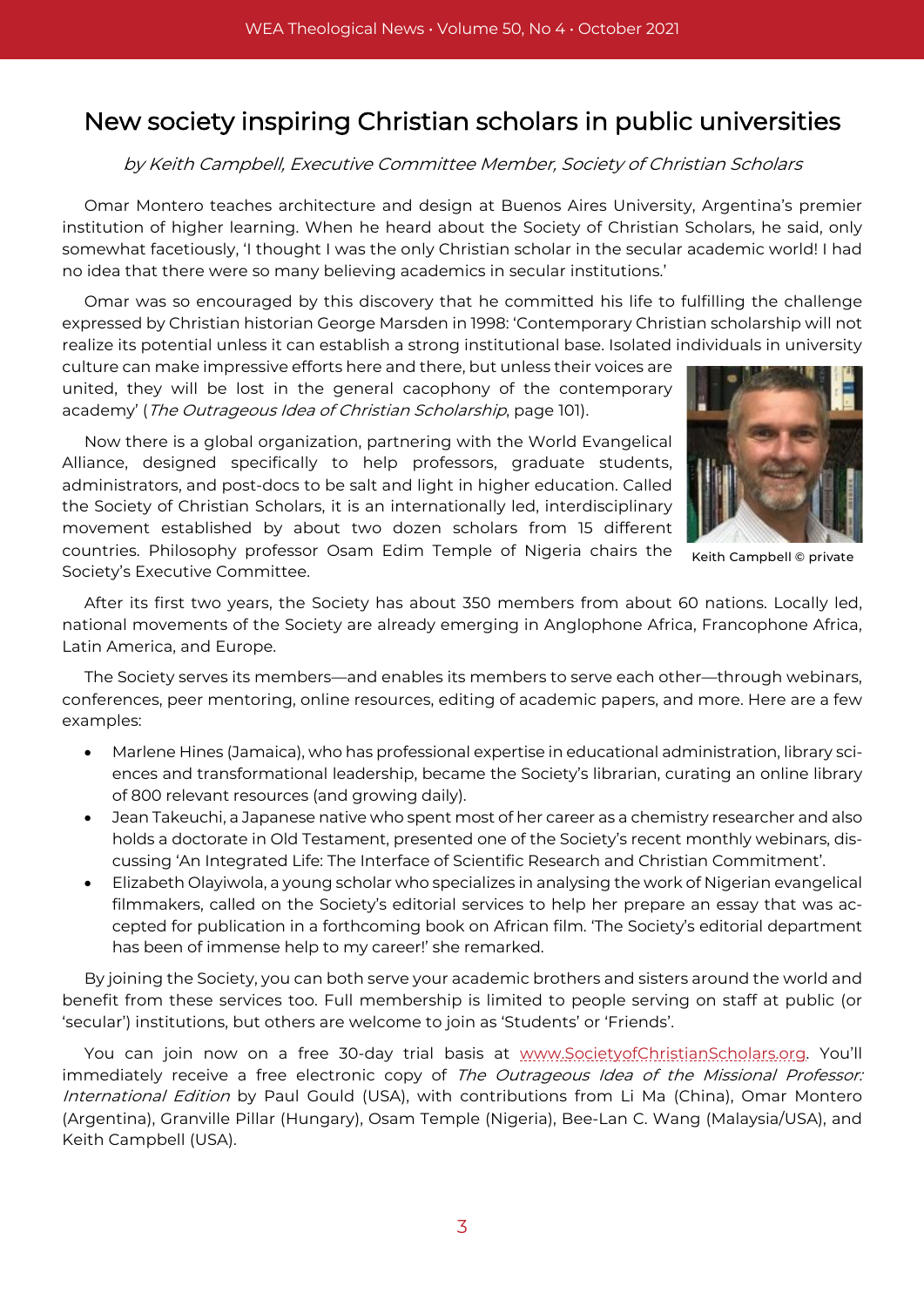# Global Forum of Theological Educators meets virtually

## by Rei Lemuel Crizaldo, coordinator, WEA Theological Commission

'The next theological education, the one needed for the future that is coming, will need to be more formational than the current version, and that formation will need to make spiritual maturity, moral integrity, and relational ability more central than they have been in the past.'

This comment by Daniel Aleshire (former executive director of the Association of Theological Schools) captured the thrust of the Global Forum of Theological Educators (GFTE), which took place fully online on September 29–October 1. With the theme of 'Conversations on Theological Education as Formation: Practices, Contexts, and Futures', leaders in theological education and ministry from every Christian tradition gathered together over a shared screen for a period of three days.

On the first day, the participants considered what practices allow formation of students to take place more fully. Ruth Padilla DeBorst shared about the 'from life, to life' model developed by the Center for Interdisciplinary Theological Studies (CETI) in Latin America. It features an innovative way of restructuring the traditional curriculum of theological education. Father Matthew Francis, in contrast, traced the premodern way of formative practices. He explained how in the Orthodox tradition, deep formation actually comes through participating in the immersive experience of the Holy Week's annual 'liturgical marathon'.

On the second day, the conversation shifted into the variety of contexts that shape formation within the context of seminary training. Myrto Theocharous of the Greek Bible College in Athens, Elie Haddad of the Arab Baptist Theological Seminary, and Samson Fatokun of the University of Ibadan, Nigeria discussed how they and their institutions shape curricula and pedagogy, thinking not only about preparing students in light of these specific issues but also about the impact of contextual realities on faculty and communities.

The final day was a moment of reflection focusing on possibilities, opportunities and challenges regarding a more formational approach to theological education in the next decades. Willie Jennings of Yale Divinity School, Cathy Ross of the Church Mission Society, and Amos Yong of Fuller Seminary sparked conversations on the need to address issues of politics, intentional decolonization, and increased global resource sharing among theological institutions.

Theresa Lua, the WEA's Director of Global Theology, observed that the forum provided a venue to hear 'stories and examples of contextual and innovative practices that promote holistic formation of leaders for the church's mission in the world'. Along with Lua, other leaders in the Global Theology Department including Manfred Kohl (Re-Forma) and Michael Ortiz (International Council for Evangelical Theological Education) participated in the forum. Rosalee Velloso Ewell, the WEA's global ambassador for theology, has been part of the GFTE's Executive Committee from the first global forum in Germany (2016) and continues to provide active leadership.

To shape the future of theological education, the GFTE is committed to bringing together leading theological educators from the six major church confessional (ecclesial) families—Orthodox, Roman Catholic, historic Protestant, Evangelical, Pentecostal and Independent churches. The GFTE hopes to function as 'one united forum in order to learn from each other, to build bridges and to share about the current situations of theological education and ministerial formation on a global scale'.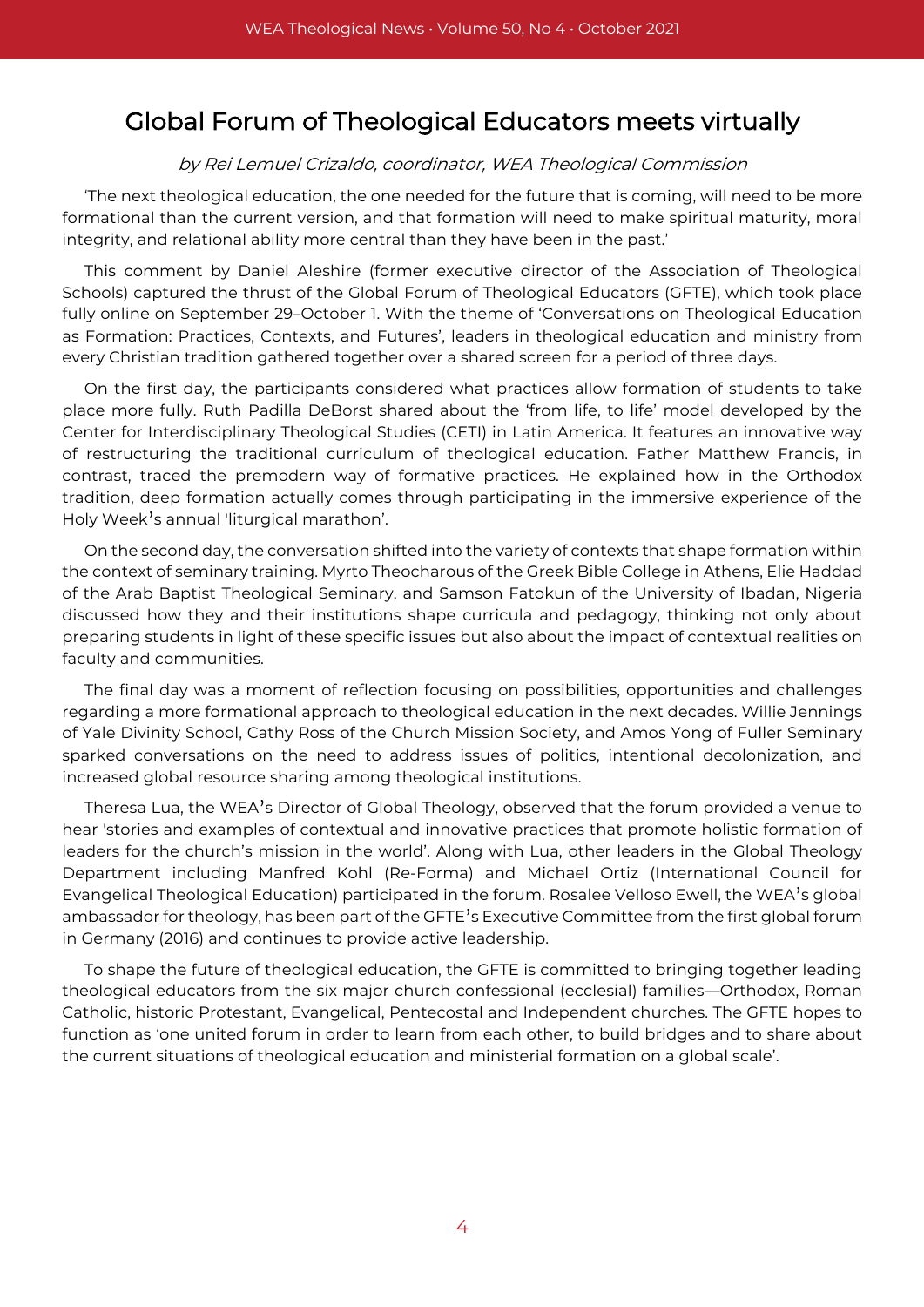# Introducing our new Theological Commission coordinator

Rei Lemuel Crizaldo was raised in a Baptist family and discipled by Pentecostals. He attended a Roman Catholic school, studied theology with Reformed professors, and served in ministry alongside Wesleyans and Mennonites. He jokingly calls that combination a 'dyslexic' experience of spiritual development, but it has equipped him very well to serve the WEA as the new coordinator of its Theological Commission.

We asked Rei to share some of his colourful observations as he embarks on this new global work.

### Q: So when did you come to appreciate the value of your 'dyslexic' background?

Rei: When I worked for one of the commissions of the Philippine Council of Evangelical Churches (PCEC), I had to be conversant with a variety of religious persuasions. The 'big tent' perspective I had gained through the years allowed me to navigate the diversity within the evangelical community, with much appreciation of its potential to enrich theological reflection.

By the time I became one of the 'Younger Leaders' in the Lausanne Movement, I was even more convinced of the importance and necessity of creating spaces where different influencers with various ideas within the evangelical community can come together and collaborate in a stronger witness to the cause of the gospel. After that, I served the theology team of Tearfund, coordinating their network of theological training organizations from diverse faith orientations across East and Southeast Asia.

Looking back, I feel as if the Lord was preparing me for a joyous passion of criss-crossing from one circle to another, connecting the dots, linking people together, and finding shared points of concern and action.



Rei Lemuel Crizaldo © private

#### Q: What do you expect to be doing and why are you excited about this opportunity?

Rei: What really attracted me to coordinating the work of the Theological Commission was the vision of 'internationalizing' theological frameworks that could serve the needs of a growing presence of evangelical churches in the Majority World. I look forward to creating opportunities for voices that are not usually heard to join the theological discourse. I also hope that the geographic location where theological discourses take place shall move closer to where these voices are. Content is important, but context matters too, at times even more so. I am hopeful that such shifts in theological conversations can shape the face of the evangelical community itself in positive ways.

There have been times when creating a longer table for theological discussions has deeply enriched the theological reflection of the evangelical community. The biblical reflections of Rene Padilla, Samuel Escobar, Pedro Aranas and others greatly helped evangelical mission and ministry to recover its holistic and transformative character. Such examples show me that by coming together globally, the evangelical community can only be stronger.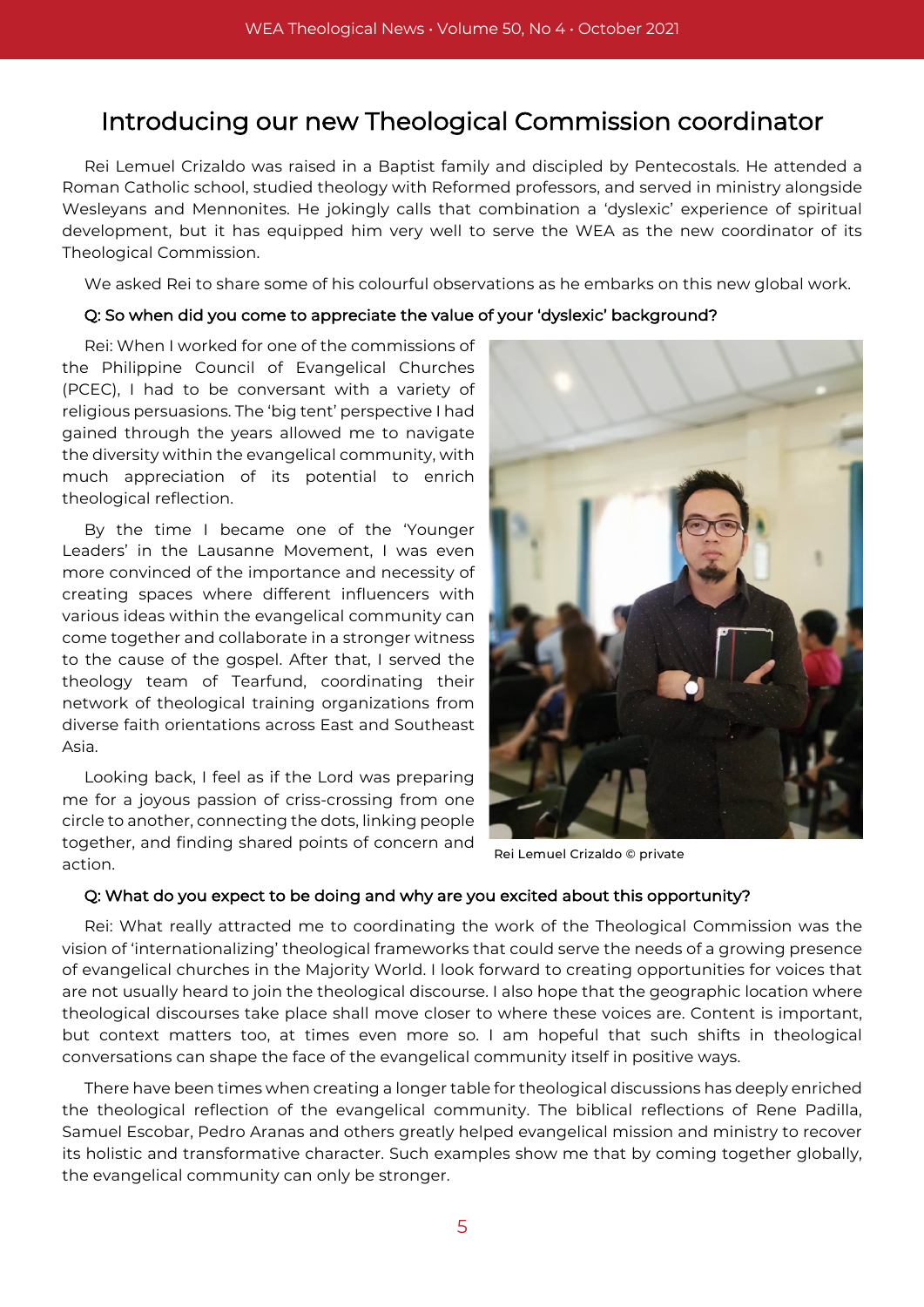I am still feeling my way through the work of the Theological Commission, but I expect to contribute in at least three areas: (1) bringing together the younger voices of the evangelical community from across the globe on theological issues, and creating meaningful dialogue between the rich voices of past generations and the ongoing discourse of the present time; (2) maximizing the potential of the digital connections available today to nurture life-giving conversations (as opposed to the toxic communication that characterizes much of social media); and (3) bringing to the centre of attention theological issues and concerns faced by those on the front lines of the growing global church.

I also hope to pump fresh energy into the plan to develop an active digital hub hosted by the WEA through its World of Theology blog.

## Q: What motivates you to work within the WEA?

Rei: In the years to come, there will be more and more evangelicals who live in the newly developing centres of Christianity in the Majority World. These people will not think about their faith in the English language, and they will be pressed to think about the implications of their faith for the monstrous societal problems that arise in their respective local contexts. I think the WEA provides a distinctive space for these growing communities, scattered across the most challenging of places, to be in touch with each other, praying and reflecting together as a global family of faith.

Today, churches and Christian leaders all over the world are discovering the value of being connected globally through digital platforms. Amidst the closing of church doors due to COVID-19, many experienced how easy and wonderful it is for members of the body of Christ all over the world to gather instantly in virtual spaces. It is now easy to invite a thought leader from Asia or Latin America to participate in African online gatherings and vice versa. Such exchanges of insights and perspectives would have been very costly prior to the development of the current online environment.

In both of these areas, the WEA is in a unique position to lead the way for the diversifying evangelical community towards greater inclusion and a deeper sense of unity in its conversations and actions.

## Q: How have you experienced the value of the WEA?

Rei: The WEA has established itself as a credible voice in the work of 'truth-telling' and contributes to discussions of pressing public concern. At the local level, I've seen how the PCEC was able to penetrate spaces of very contentious public debate and provide a mediating perspective. At the global level, an effective evangelical voice can make a difference on issues that have a deep impact on people in the Majority World, such as religious freedom and climate change.

## Q: What else should our readers know about you?

Rei: I love coffee. I believe that it is one of the wonderful things that God allowed human beings to discover and creatively harness, to make life a bit better. Indeed, it is a sign of grace amidst the gloom of a fallen world. In my experience, a good cup of coffee not only infuses a fresh spirit into theological thinking but also brings a whole stream of exciting things to reflect on. Every cup of coffee recalls the plight of coffee farmers across the globe, the culinary artistry of those who roast the beans, and the joys of a variety of brewing experiences and methodologies, among others. Before the pandemic happened, when people asked me what I do in ministry, I would often say, 'I drink coffee with people and, in between sips, talk about the next curve in theology.'

## THERE ARE THREE WAYS TO SUPPORT THE WEA GLOBAL THEOLOGY DEPARTMENT FINANCIALLY

- (1) Do a bank transfer to: WEA Business Coalition IBAN: DE65 2005 0550 1363 1437 42 BIC: HASPDEHHXXX Hamburger Sparkasse, Ecke Adolphsplatz/Großer Burstah, 20457 Hamburg, Germany
- (2) Donate online or per credit card via http://business.worldea.org/contact
- (3) Send a cheque to WEA Business Coalition, Achter de Weiden 47, 22869 Schenefeld, Germany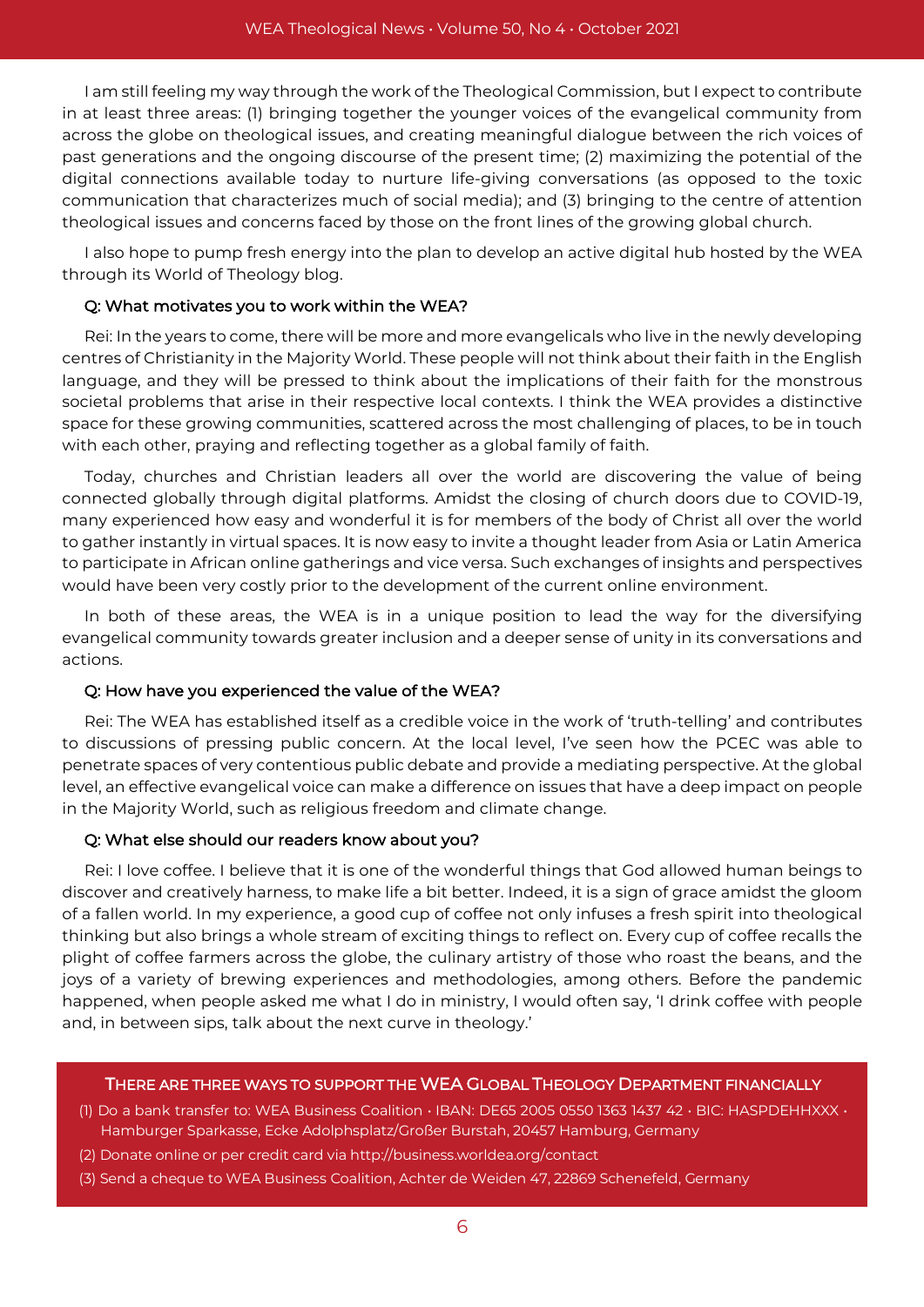# WEA provides evangelical voice at World Conservation Congress

On 4 September, WEA Secretary General Thomas Schirrmacher presented an evangelical perspective on conservation of nature and biodiversity to the global community of experts who gathered in Marseille, France for the World Conservation Congress 2021. Schirrmacher participated in a high-level panel with other faith leaders on the topic of 'The Spirituality and Nature Dialogue: Responsibility, Inspiration and Behaviour Change'. He outlined a vision of caring for the environment based on the biblical view of man as steward of God's creation.

The dialogue was organized by the International Union for Conservation of Nature (IUCN). Schirrmacher participated as a representative of the WEA's global network of evangelicals in 143 countries, speaking alongside Cardinal Peter Turkson, Prefect of the Dicastery for the Promotion of Integral Human Development of the Roman Catholic Church. Representatives of Islam, Hinduism, Buddhism, and indigenous religions also took part in the discussion.

Schirrmacher stated that preserving God's creation is a core element of evangelical belief, pointing out that in the first chapter of the Bible, God entrusted humans with the responsibility of taking care

of the earth (Genesis 1:26, 28). 'This has been and will remain true and valid always', he said. 'Therefore, the challenges related to climate change can only underscore this duty, but they did not create it.'

Schirrmacher noted that we have acquired extensive knowledge of the earth and the environment, but that the foundational understanding of the purpose of that knowledge has been lost. He compared our situation to that of a friend of his, who as a boy was given a violin, took it apart piece by piece to see every detail of how it was made, but was then unable to put it back together again and thus never learned to play the violin. 'Never before in history have we known more about the



Cardinal Peter Turkson, Olga Letykai Csonka, Thomas Schirrmacher and Grethel Aguilar during the panel discussion © WEA/Esther Schirrmacher

details of nature than we know today', Schirrmacher stated. 'We have cut the world into pieces more precisely than anyone in the past. But we have lost sight of the purpose and design of creation because we do not see it as God's precious creation that was entrusted to us.'

Asked why evangelicals speak of 'sin' with regard to our relationship with nature, Schirrmacher drew a parallel to racism. 'It is more than simply bad behavior or ignorance. It is hatred coming out of the depth of our heart. Even if we could delete all racism in an instant, humans would just go on to invent some other evil out of the blue', he commented. Quoting Jesus, he stated that evil does not enter into man from the outside, but rather evil comes out of the heart of man and is then put into action (Matthew 15:17–20).

Schirrmacher stressed that humanity needs not just new rules and the correction of former mistakes, but a 'conversion' in our innermost being, which only the Creator can enable. 'This should not be seen as a cheap excuse, but an acknowledgement that changing away from envy, greed, gluttony and exploitation requires more than moral indignation against others and pointing fingers. It starts with our own critical self-reflection and repentance', he said.